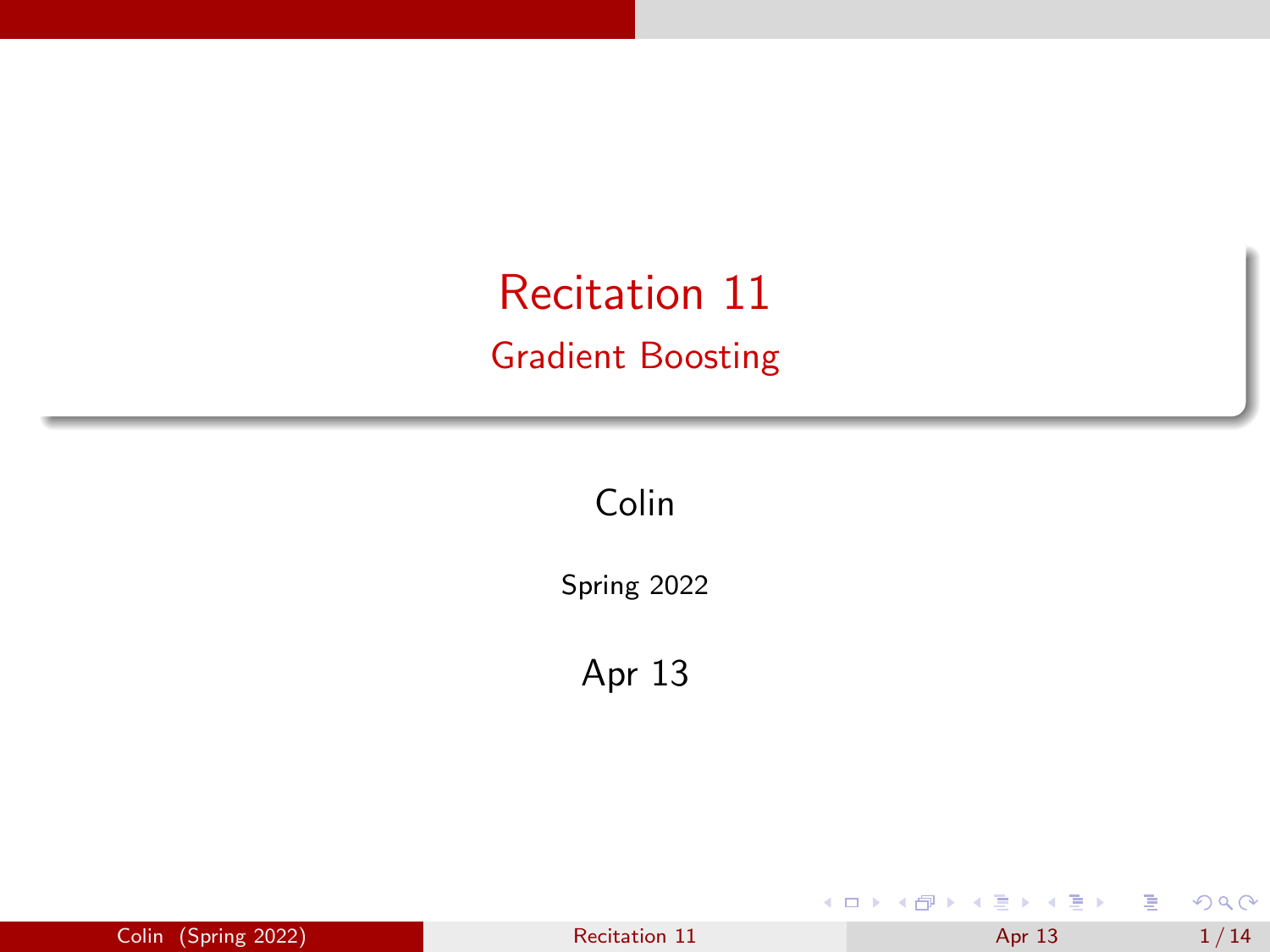#### <span id="page-1-0"></span>**Motivation**

- We started with linear models (regression, classification)
- Introduced feature transformation to incorporate non-linearity
- Learned interpretable non-parametric models that are "very non-linear"
- Combining small models to tackle complex problems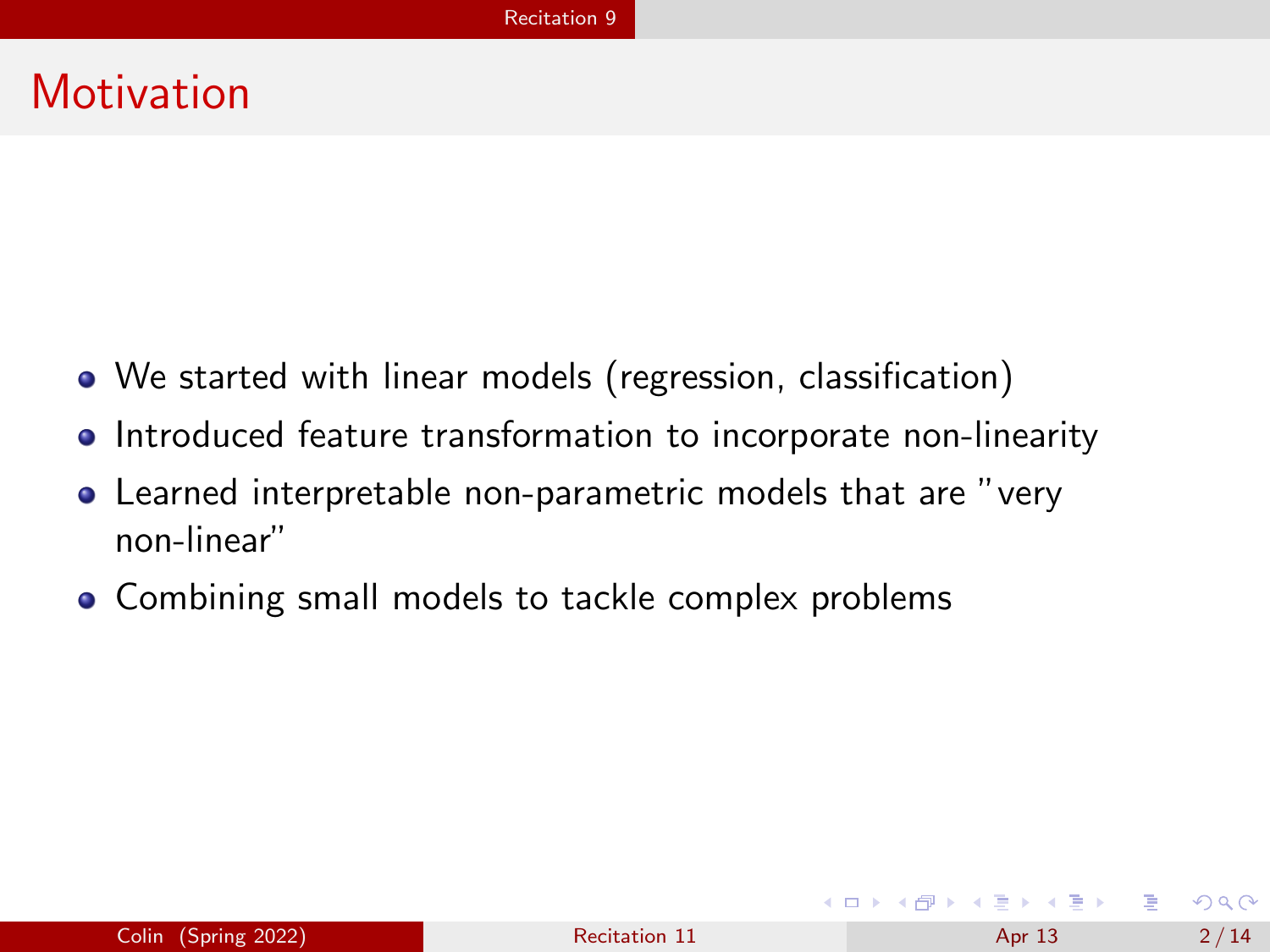#### Additive Models

 $\bullet$  Additive models over a base hypothesis space H take the form

$$
\mathcal{F} = \left\{ f(x) = \sum_{m=1}^{M} \nu_m h_m(x) \mid h_m \in \mathcal{H}, \nu_m \in \mathbb{R} \right\}.
$$

- **2** Since we are taking linear combinations, we assume the  $h_m$  functions take values in  $\mathbb R$  or some other vector space.
- **3** Empirical risk minimization over  $\mathcal F$  tries to find

$$
\argmin_{f \in \mathcal{F}} \frac{1}{n} \sum_{i=1}^n \ell(y_i, f(x_i)).
$$

<sup>4</sup> This in general is a difficult task, as the number of base hypotheses M is unknown, and each base hypothesis  $h_m$  ranges over all of H.

イロト イ押ト イヨト イヨト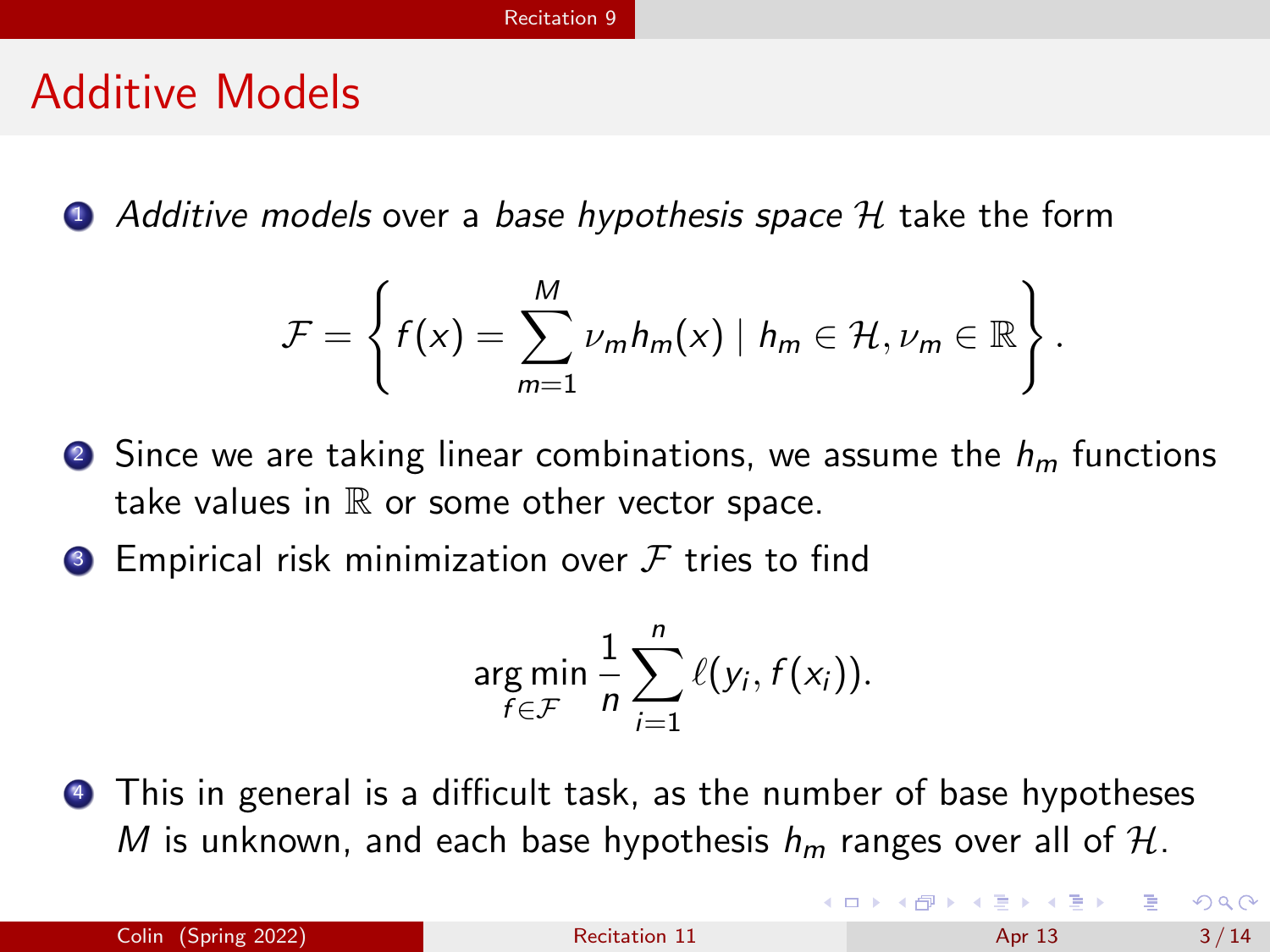### Forward Stagewise Additive Modeling (FSAM)

The FSAM method fits additive models using the following (greedy) algorithmic structure:

- **1** Initialize  $f_0 \equiv 0$ .
- **2** For stage  $m = 1, \ldots, M$ :
	- **1** Choose  $h_m \in \mathcal{H}$  and  $\nu_m \in \mathbb{R}$  so that

$$
f_m = f_{m-1} + \nu_m h_m
$$

has the minimum empirical risk.

**2** The function  $f_m$  has the form

$$
f_m = \nu_1 h_1 + \cdots + \nu_m h_m.
$$

• When choosing  $h_m$ ,  $\nu_m$  during stage m, we must solve the minimization

$$
(\nu_m, h_m) = \underset{\nu \in \mathbb{R}, h \in \mathcal{H}}{\arg \min} \sum_{i=1}^n \ell(y_i, f_{m-1}(x_i) + \nu h(x_i)).
$$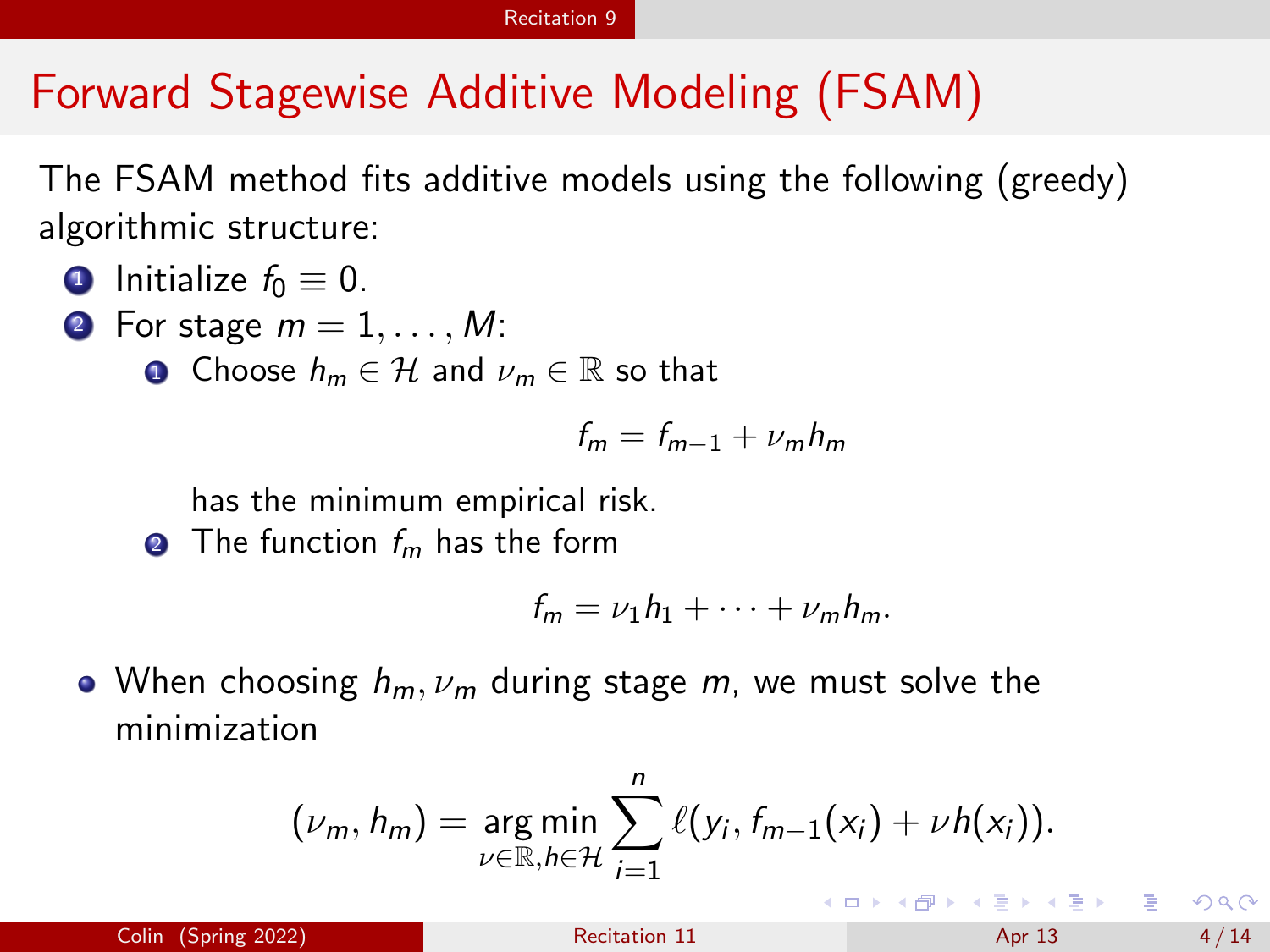#### <span id="page-4-0"></span>Gradient Boosting

**1** Can we simplify the following minimization problem:

$$
(\nu_m, h_m) = \underset{\nu \in \mathbb{R}, h \in \mathcal{H}}{\arg \min} \sum_{i=1}^n \ell(y_i, f_{m-1}(x_i) + \nu h(x_i)).
$$

- 2 How about just take a step along the steepest descent direction?
- **3** Issue 1: h is a function instead of a vector
- $\bullet$  Issue 2: h must lies in H, the base hypothesis space,
- $\bullet$  Solution 1: Treat h as a vector of the size of the training set  $(h(x_1), \ldots, h(x_n))$  rather than a function.
- <sup>6</sup> Solution 2: Compute unconstrained steepest descent direction, and then find the closest choices in  $H$ .

イロト (個) (④) (ミト (重) (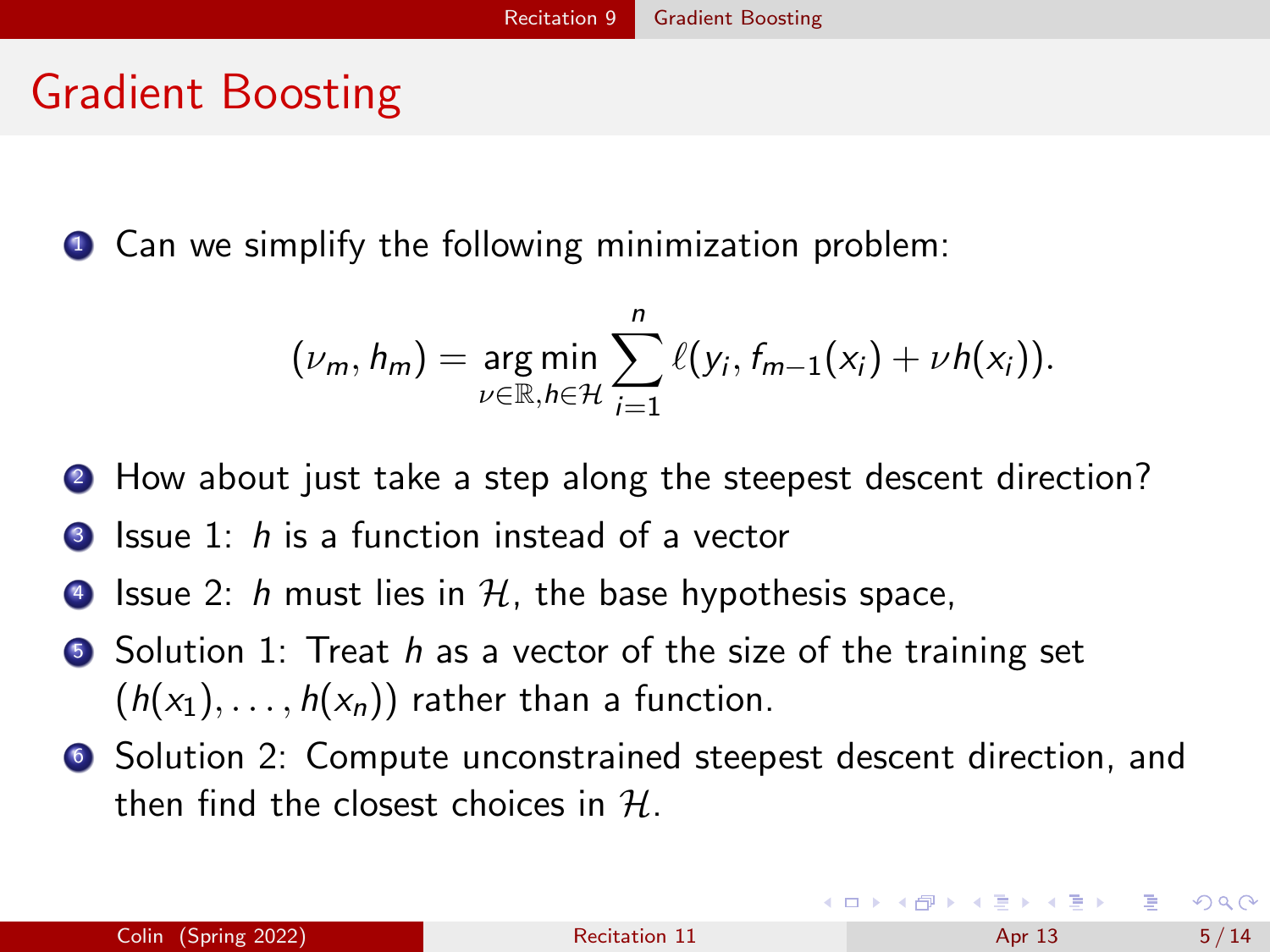### <span id="page-5-0"></span>Gradient Boosting Machine

- **1** Initialize  $f_0 \equiv 0$ .
- **2** For stage  $m = 1, \ldots, M$ :
	- **O** Compute the steepest descent direction (also called *pseudoresiduals*):

$$
r_m=-\left(\frac{\partial}{\partial f_{m-1}(x_1)}\ell(y_1,f_{m-1}(x_1)),\ldots,\frac{\partial}{\partial f_{m-1}(x_n)}\ell(y_n,f_{m-1}(x_n))\right).
$$

**2** Find the closest base hypothesis (using Euclidean distance):

$$
h_m = \underset{h \in \mathcal{H}}{\arg \min} \sum_{i=1}^n ((r_m)_i - h(x_i))^2.
$$

**3** Choose fixed step size  $\nu_m \in (0, 1]$  or line search:

$$
\nu_m = \argmin_{\nu \geq 0} \sum_{i=1}^n \ell(y_i, f_{m-1}(x_i) + \nu h_m(x_i)).
$$

**4** Take the step:

$$
f_m(x) = f_{m-1}(x) + \nu_m h_m(x).
$$

 $\frac{1}{2}$  Colin (Spring 2022) **[Recitation 11](#page-0-0)** Apr 13 6 / 14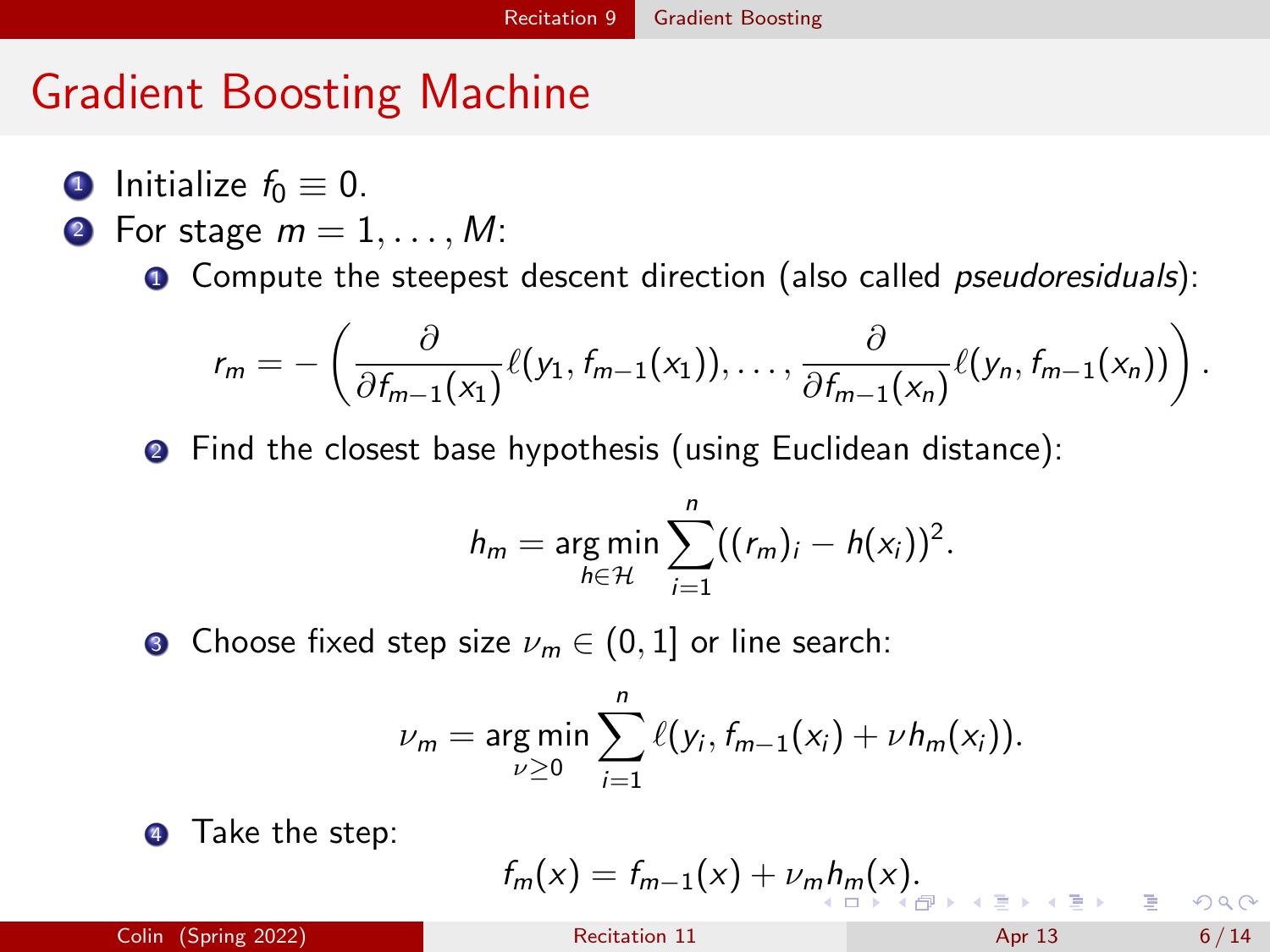# <span id="page-6-0"></span>Gradient Boosting Machine

**1** Each stage we need to solve the following step:

$$
h_m = \underset{h \in \mathcal{H}}{\arg \min} \sum_{i=1}^n ((r_m)_i - h(x_i))^2.
$$

How do we do this?

<sup>2</sup> This is a standard least squares regression task on the "mock" dataset

$$
\mathcal{D}^{(m)} = \{ (x_1, (r_m)_1), \ldots, (x_n, (r_m)_n) \}.
$$

<sup>3</sup> We assume that we have a learner that (approximately) solves least squares regression over  $H$ .

 $QQQ$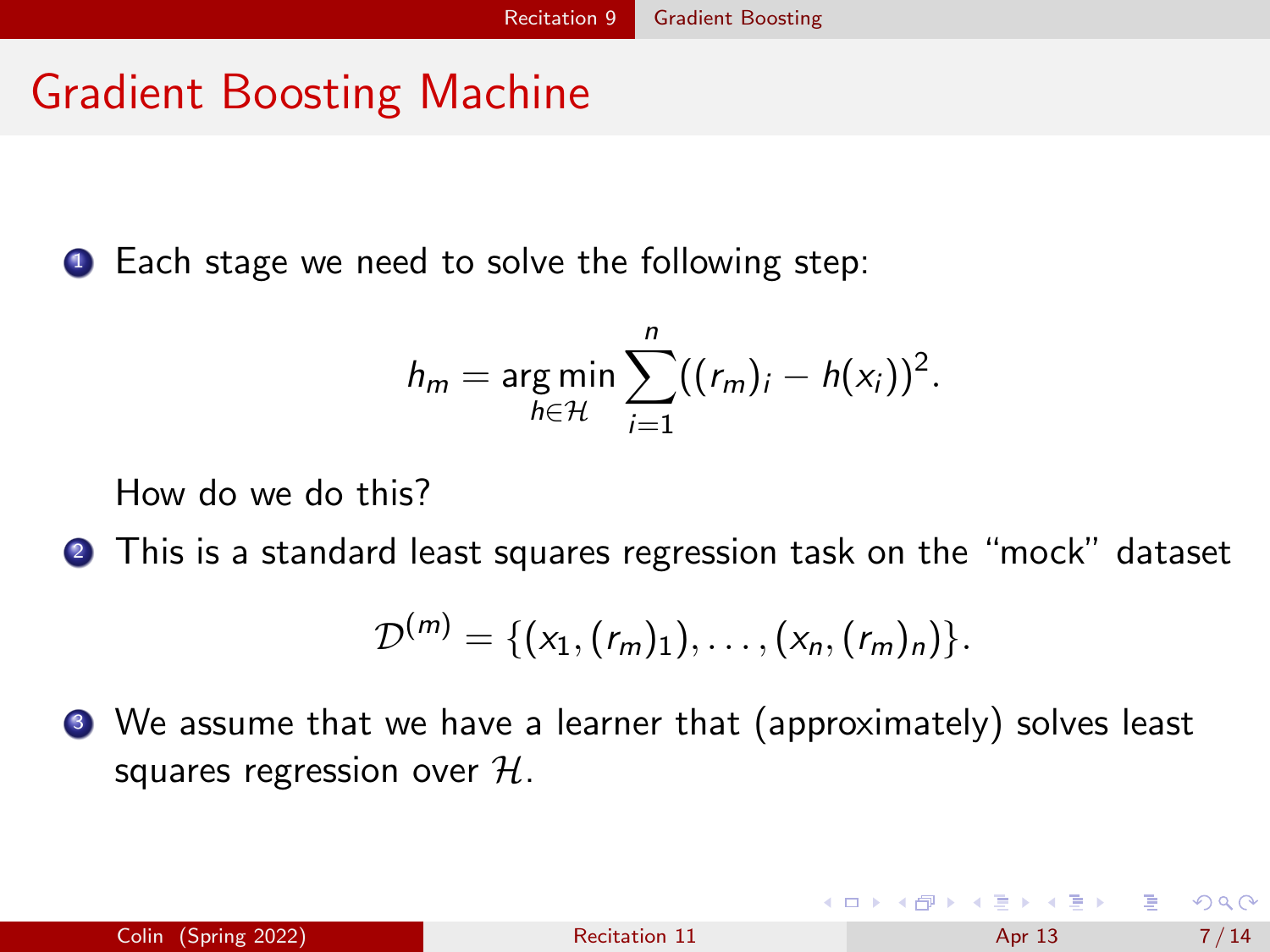# Gradient Boosting Comments

- **1** The algorithm above is sometimes called AnyBoost or Functional Gradient Descent.
- **2** The most commonly used base hypothesis space is small regression trees (between 4 and 8 leaves).

| Colin (Spring 2022)<br>Recitation 11<br>Apr 13 | 8/14 |
|------------------------------------------------|------|
|------------------------------------------------|------|

 $QQ$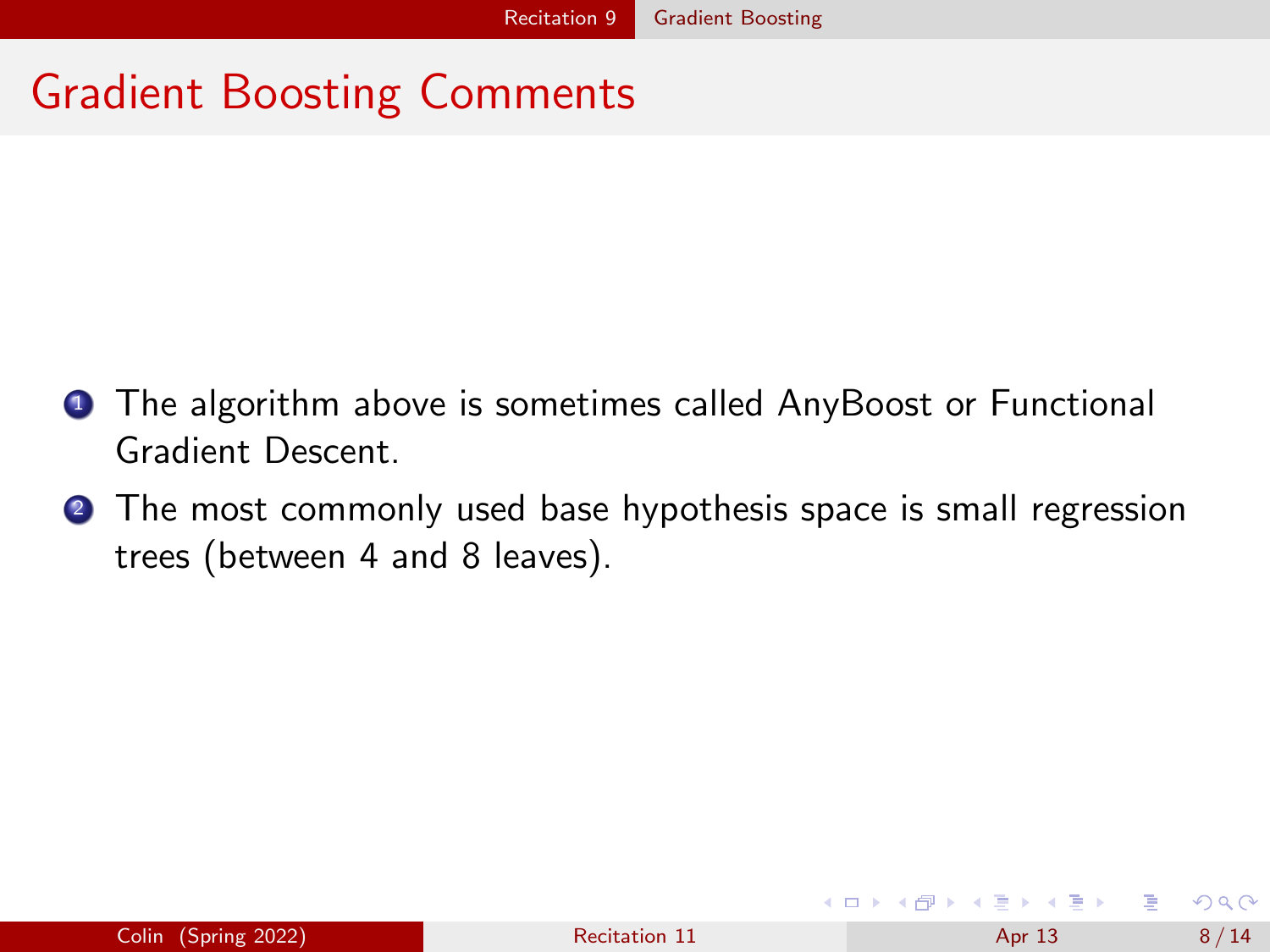# Practice With Different Loss Functions

#### Question

Explain how to perform gradient boosting with the following loss functions:

**6** Square loss: 
$$
\ell(y, a) = (y - a)^2/2
$$
.

• Absolute loss: 
$$
\ell(y, a) = |y - a|
$$
.

**3** Exponential margin loss:  $\ell(y, a) = e^{-ya}$ .

| Colin (Spring 2022) |  |  |
|---------------------|--|--|
|                     |  |  |
|                     |  |  |

 $QQQ$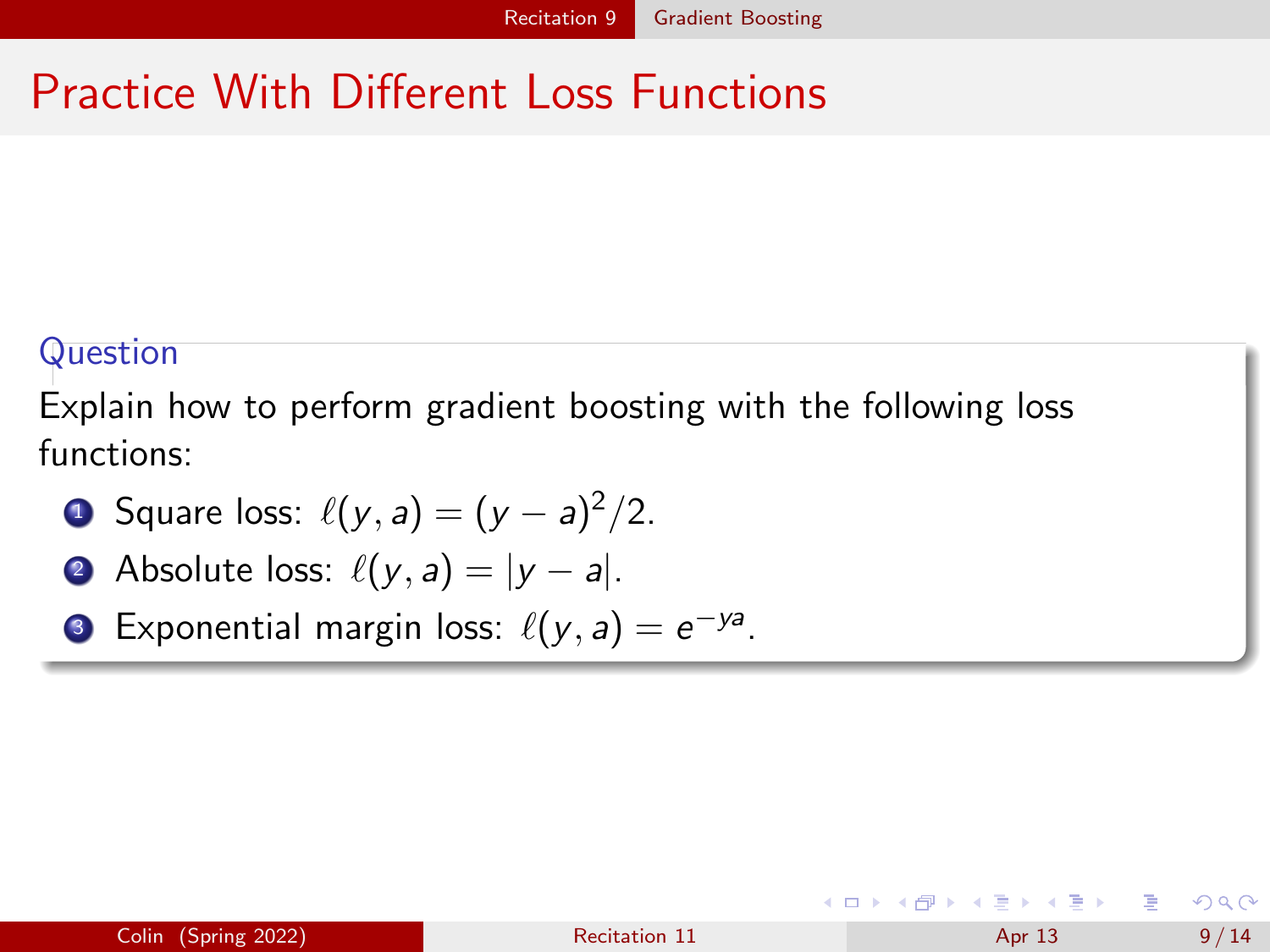# Solution: Square loss

Using  $\ell(y, a) = (y - a)^2/2$ 

To compute an arbitrary pseudoresidual we first note that

$$
\frac{\partial \ell}{\partial a} = -(y-a)
$$

giving

$$
-\frac{\partial \ell}{\partial f_{m-1}(x_i)}=(y_i-f_{m-1}(x_i)).
$$

In words, for the square loss, the pseudoresiduals are simply the residuals from the previous stage's fit. Thus, in stage m our step direction  $h_m$  is given by solving

$$
h_m := \underset{h \in \mathcal{H}}{\arg \min} \sum_{i=1}^n ((y_i - f_{m-1}(x_i)) - h(x_i))^2.
$$

 $\frac{1}{2}$  Colin (Spring 2022) **[Recitation 11](#page-0-0)** Apr 13 10 / 14

**KOD KARD KED KED A BA YOUR**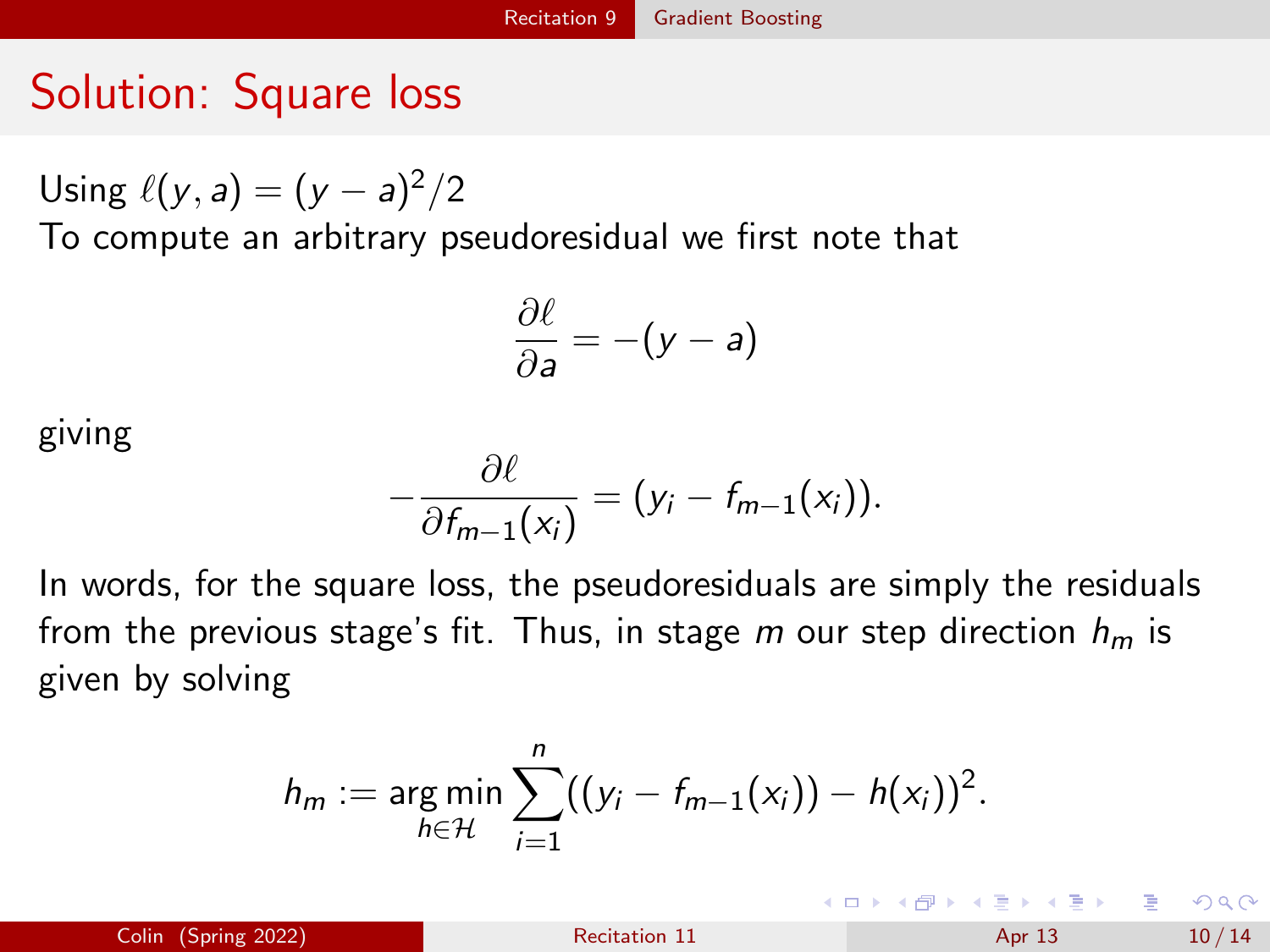## Solution: Absolute Loss

Using 
$$
\ell(y, a) = |y - a|
$$
  
Note that

$$
\frac{\partial \ell}{\partial a} = -\operatorname{sgn}(y - a)
$$

giving

$$
-\frac{\partial \ell}{\partial f_{m-1}(x_i)}=\mathrm{sgn}(y_i-f_{m-1}(x_i)).
$$

The absolute loss only cares about the sign of the residual from the previous stage's fit. Thus, in stage m our step direction  $h_m$  is given by solving

$$
h_m := \argmin_{h \in \mathcal{H}} \sum_{i=1}^n (\text{sgn}(y_i - f_{m-1}(x_i)) - h(x_i))^2.
$$

イロト イ母ト イヨト イヨト

÷.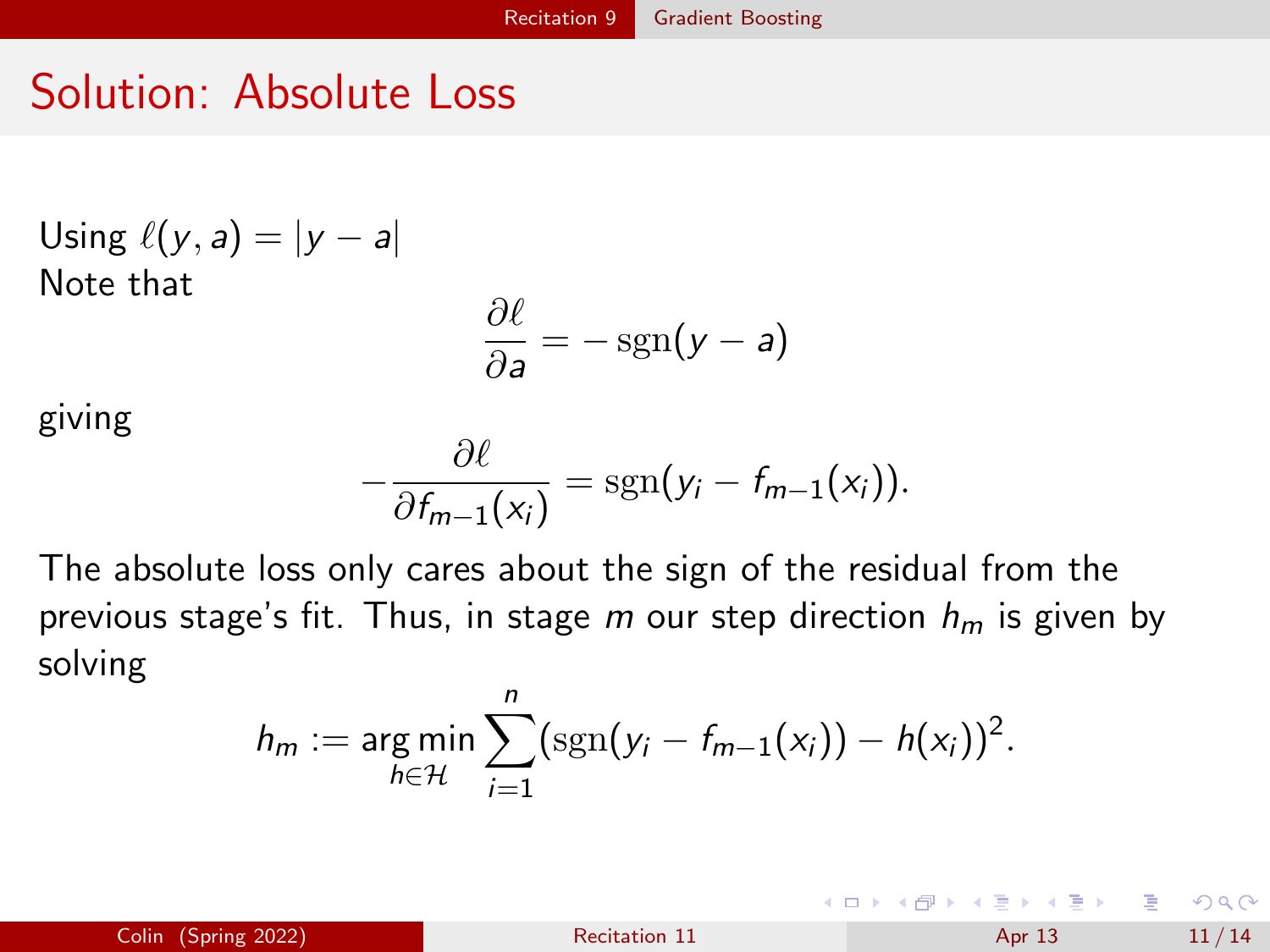# Solution: Exponential Loss

Using 
$$
\ell(y, a) = e^{-ya}
$$
  
Note that

$$
\frac{\partial \ell}{\partial a} = -ye^{-ya}
$$

giving

$$
-\frac{\partial \ell}{\partial f_{m-1}(x_i)}=y_i e^{-y_i f_{m-1}(x_i)}.
$$

Thus, in stage m our step direction  $h_m$  is given by solving

$$
h_m := \underset{h \in \mathcal{H}}{\arg \min} \sum_{i=1}^n (y_i e^{-y_i f_{m-1}(x_i)} - h(x_i))^2.
$$

Colin (Spring 2022) **[Recitation 11](#page-0-0)** Recitation 11 Apr 13 12 / 14

イロメ イ母メ イヨメ イヨメー

 $ORO$ 

G.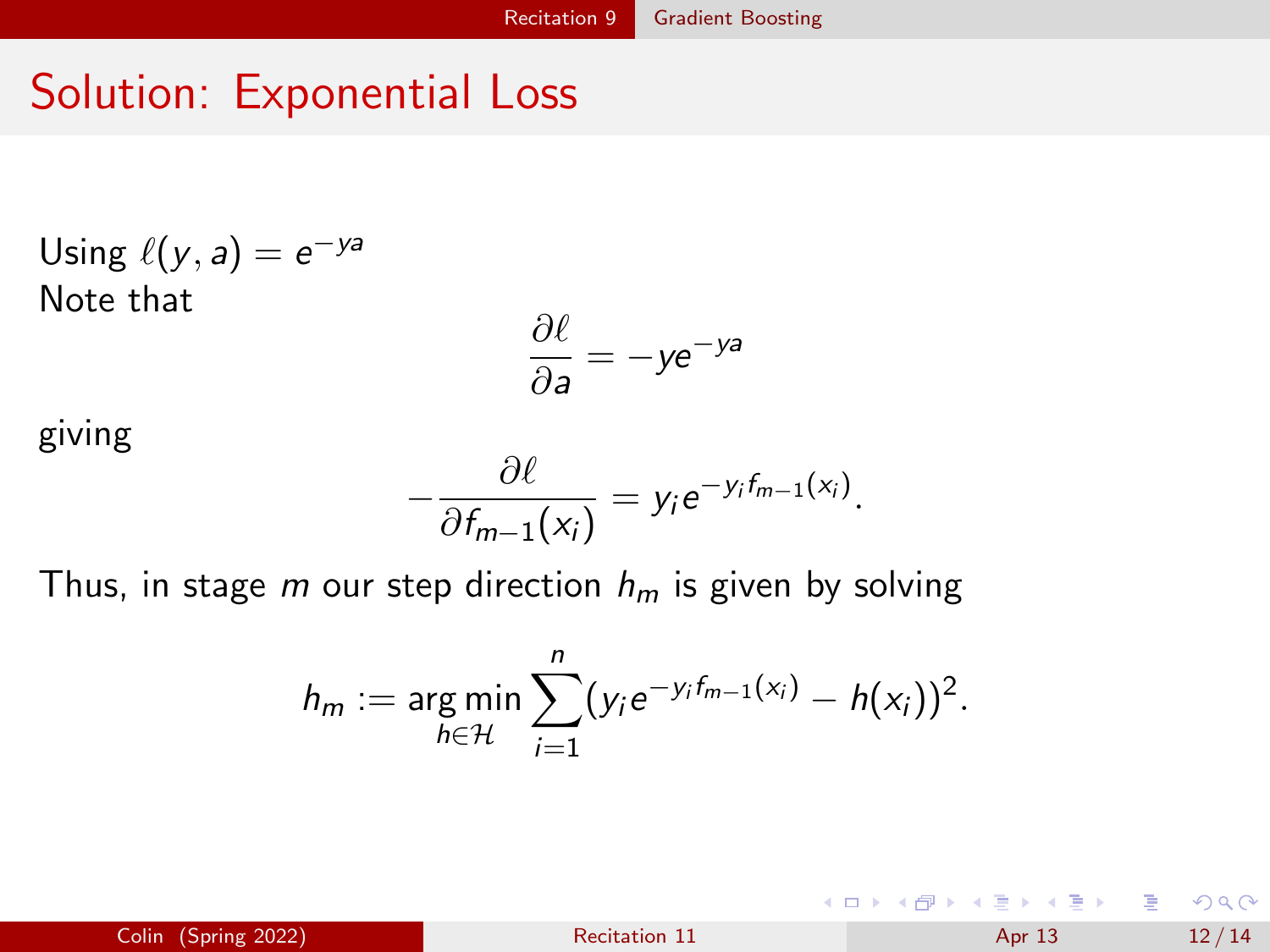#### Review

- Notice the minimization step does not require any differentiability.
- One can optimize/train base on hypothesis space.
- This almost is as if we are taking grading with respect to a function which opens a lot of possibilities, expanding our choice of functions.

 $QQ$ 

イロト イ押ト イヨト イヨト